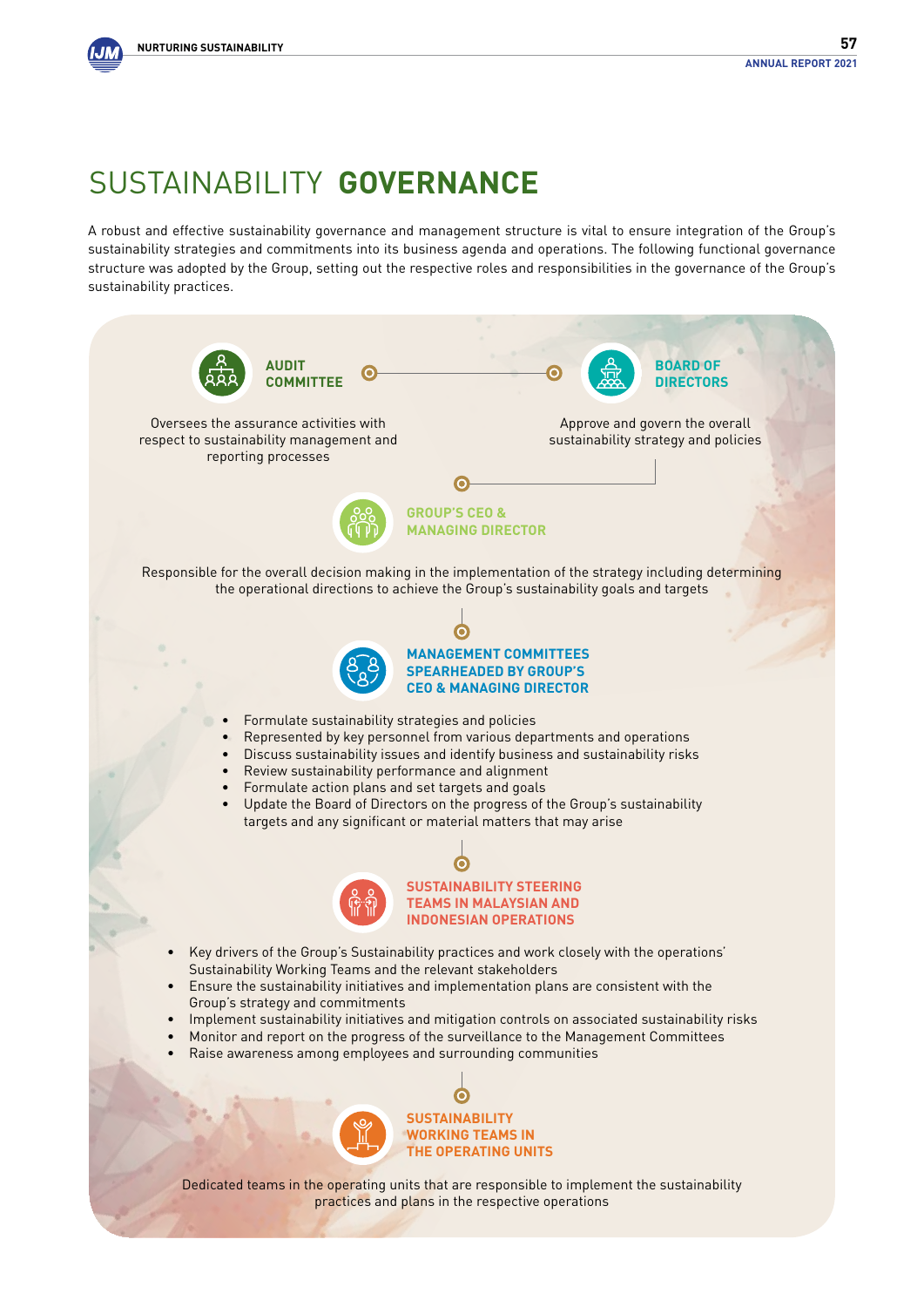### FY2021 **Highlights and Achievements**

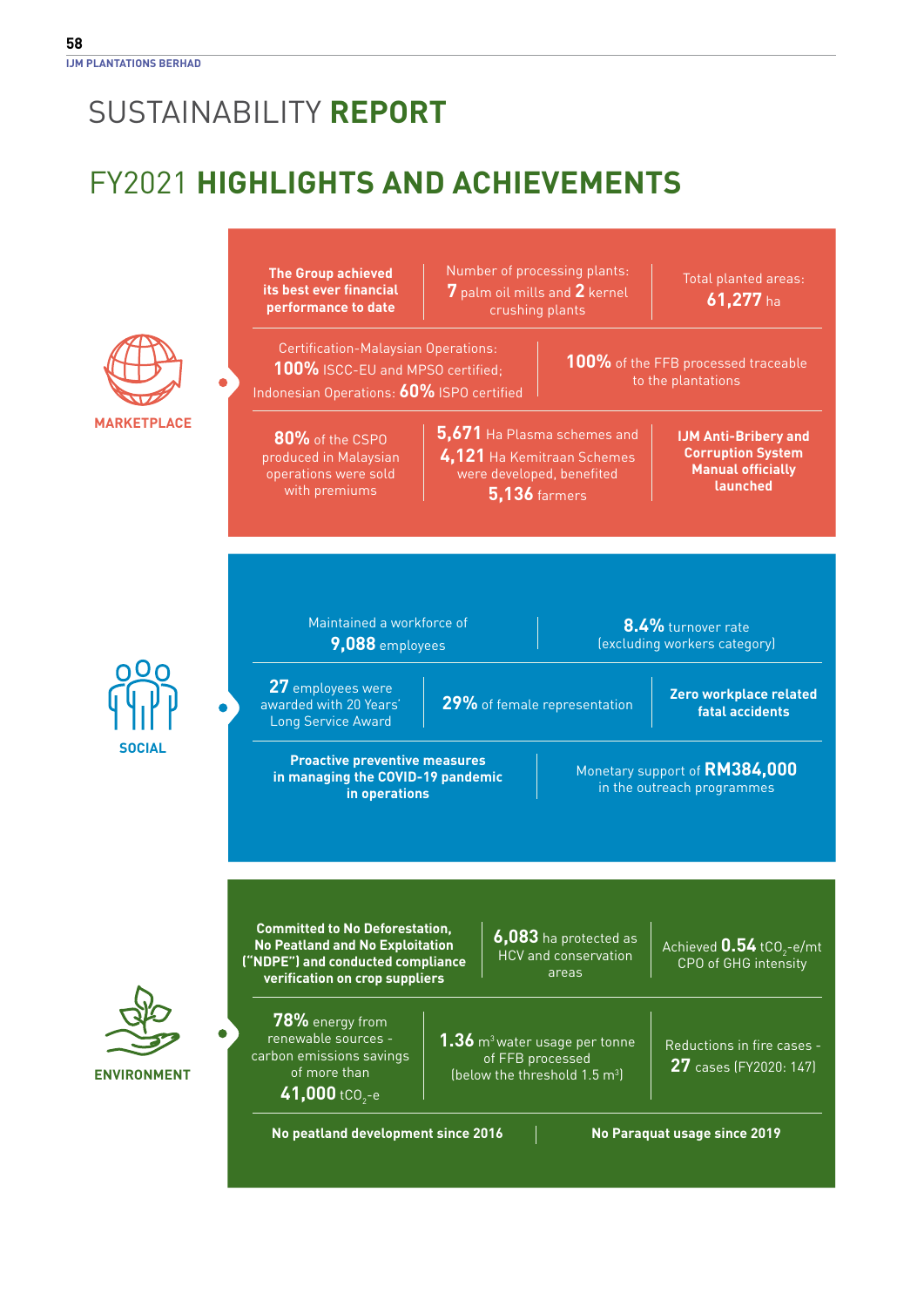#### Engaging with **Stakeholders**

The Group actively engages with its key stakeholders to understand their concerns and expectations, and to better align its strategies and objectives with the wider group of stakeholders. The key and relevant stakeholders are individuals or groups that significantly impact the Group's business or are influenced by its business activities.

The Group continues to adopt an open, timely and proactive approach in engagement with key stakeholders. The Group engages with the key stakeholders through various platforms or channels at certain intervals throughout

the year. During the engagement process, information and feedbacks were collected to improve understanding and advance the management of the potential risks and material issues relating to the Group's activities.

Due to the restriction of movements during the COVID-19 pandemic, most of the stakeholder engagement activities were carried out virtually. The various key stakeholders and the engagement processes and channels adopted are listed below:

| <b>Key Stakeholders</b>                                                    | <b>Mode of Engagement</b>                                                                                                                                                                                                                | <b>Key Topics and Concerns</b>                                                                                                                                                                                           | <b>Likely Solutions and Outcomes</b>                                                                                                                                                                                                                                                                                                                                                                                                                                                                                                 |
|----------------------------------------------------------------------------|------------------------------------------------------------------------------------------------------------------------------------------------------------------------------------------------------------------------------------------|--------------------------------------------------------------------------------------------------------------------------------------------------------------------------------------------------------------------------|--------------------------------------------------------------------------------------------------------------------------------------------------------------------------------------------------------------------------------------------------------------------------------------------------------------------------------------------------------------------------------------------------------------------------------------------------------------------------------------------------------------------------------------|
| <b>GOVERNMENT</b><br><b>AUTHORITIES</b><br><b>AND</b><br><b>REGULATORS</b> | · Dialogues held<br>through forums and<br>virtual meetings<br>• Site visits and<br>inspections<br>• Virtual and webinar<br>meetings<br>• Engagement surveys<br>from the government<br>agencies<br>• Periodic reporting to<br>authorities | • Latest news or updates<br>and emerging changes<br>in regulations or<br>standards<br>• Safety aspects in the<br>workplace<br>• COVID-19 related issues<br>• Foreign workers<br>legalisation procedures                  | • Robust governance in compliance<br>with regulations                                                                                                                                                                                                                                                                                                                                                                                                                                                                                |
| <b>INVESTORS AND</b><br><b>SHAREHOLDERS</b>                                | • Pro-active<br>correspondences in<br>addressing queries<br>through emails and<br>phone calls<br>• Analyst briefings<br>(virtual) and reports<br>• Annual general<br>meeting (virtual)                                                   | • Group performance and<br>productivity insights<br>• Updates on business<br>strategy and impacts<br>• ESG performance or<br>analysis, updates and<br>focused topics<br>• Corporate governance<br>and compliance matters | • Updates on the Group's<br>performance, corporate news made<br>through corporate website and<br>annual report<br>• ESG reporting under sustainability<br>report integrated with annual report<br>• Governance reporting in compliance<br>with Bursa Malaysia's standards<br>and guidelines                                                                                                                                                                                                                                          |
| LOCAL<br><b>COMMUNITIES</b>                                                | · Dialogues and<br>engagement meet-up                                                                                                                                                                                                    | • Supply chain and<br>sustainability issues<br>• Pricing mechanism and<br>crop quality<br>• Agricultural practices<br>• Health related topics<br>• Fire and haze<br>prevention<br>• Local development                    | • Sustainability policies and practices<br>including NDPE Implementation<br>• Briefing on pricing mechanism and<br>crop quality<br>• Sharing of knowledge on<br>agricultural best practices<br>• Proactive briefings and special<br>committee on COVID-19 preventive<br>measures, developed relevant SOPs<br>• Fire related trainings which include<br>no burning in land clearing<br>· Strategic partnership ie. Kemitraan<br>projects and Plasma schemes<br>• Community development initiatives<br>including philanthropic support |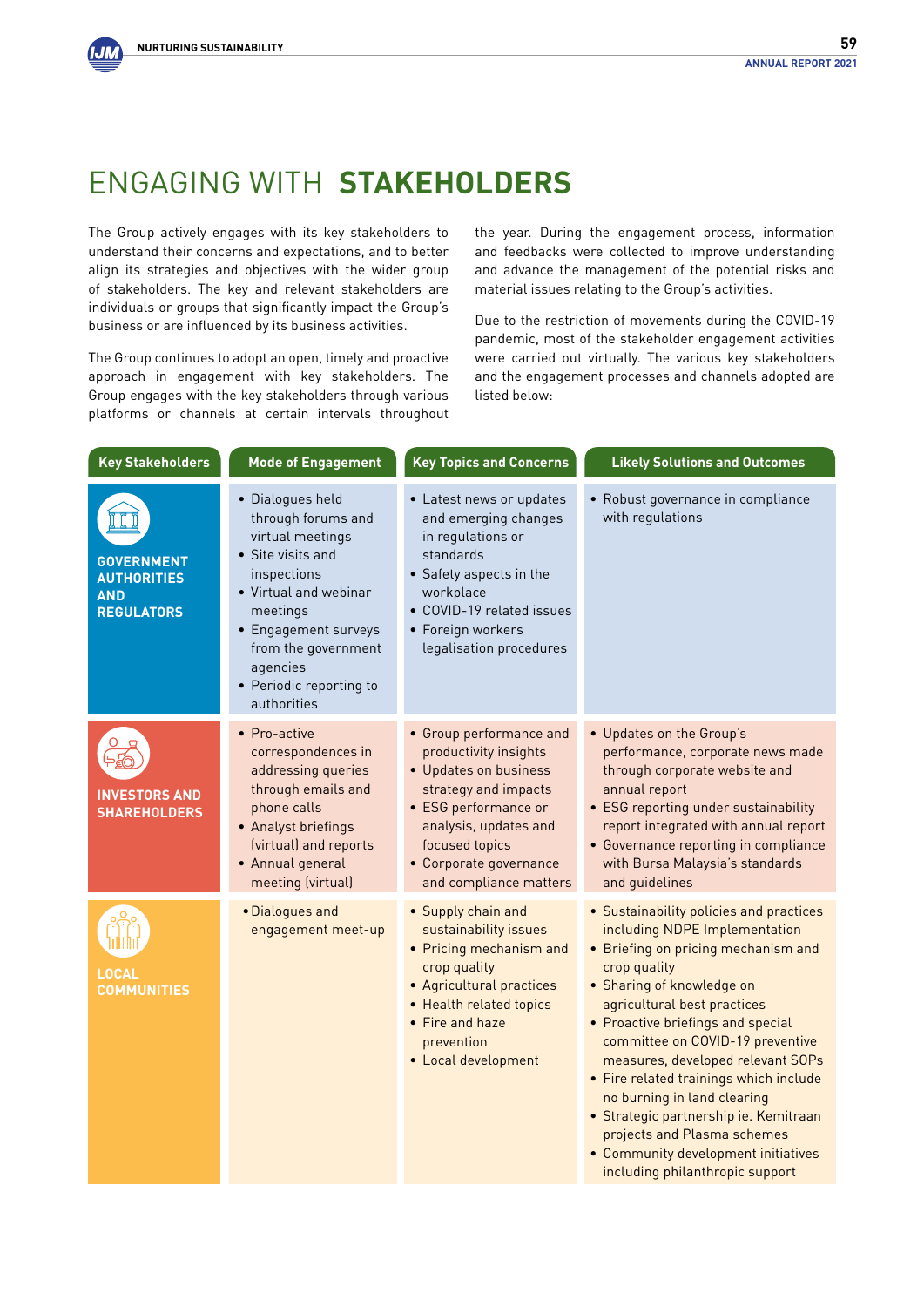| <b>Key Stakeholders</b>                                    | <b>Mode of Engagement</b>                                                                                                                      | <b>Key Topics and Concerns</b>                                                                                                                                                                                                                                                                                                                                             | <b>Likely Solutions and Outcomes</b>                                                                                                                                                                                                                                                                                                                                                                                                                                                               |
|------------------------------------------------------------|------------------------------------------------------------------------------------------------------------------------------------------------|----------------------------------------------------------------------------------------------------------------------------------------------------------------------------------------------------------------------------------------------------------------------------------------------------------------------------------------------------------------------------|----------------------------------------------------------------------------------------------------------------------------------------------------------------------------------------------------------------------------------------------------------------------------------------------------------------------------------------------------------------------------------------------------------------------------------------------------------------------------------------------------|
| <b>CUSTOMERS</b>                                           | • Telecommunication<br>and email<br>correspondences<br>• Customer's<br>assessment tools                                                        | • Supply chain and<br>traceability<br>• Sustainability<br>commitments and<br>progress<br>• Product quality and<br>services<br>• Pricing and delivery<br>arrangement                                                                                                                                                                                                        | • MSPO, ISCC, ISPO certified<br>Products<br>• No Deforestation, No Peat, No<br><b>Exploitation (NDPE) Policy</b><br>• Customer feedback documentation                                                                                                                                                                                                                                                                                                                                              |
| <b>NGOS AND</b><br><b>INDUSTRY</b><br><b>ASSOCIATIONS</b>  | • Virtual meetings,<br>email correspondence,<br>collaborative projects                                                                         | • Sustainability related<br>topics<br>• Industry latest<br>updates and policies<br>• Wildlife conservation<br>and human-elephant<br>conflict issues<br>· Industry's best<br>practices and<br>agricultural knowledge                                                                                                                                                        | • Strategic NGO with Group<br>partnership eg. Rurality Project<br>· Smallholders' development and<br>best practices training programmes<br>• Establishment of plantation<br>conductorship programme for the<br>rural youth by collaborating with<br>Montfort Youth Training Centre<br>(MYTC) and MEOA<br>• Views channeled to authorities<br>through industry associations ie<br><b>MEOA</b><br>• Sustainability data and traceability<br>reporting through annual report and<br>corporate website |
| <b>SUPPLIERS</b><br><b>AND BUSINESS</b><br><b>PARTNERS</b> | • Meet-up sessions,<br>email correspondence,<br>virtual meetings<br>• Briefings and trainings                                                  | • Sustainability<br>commitments and<br>related matters<br>including certifications,<br>traceability and best<br>management practices<br>• Product specifications<br>and work quality<br>• Company's policies and<br>governance<br>• Relevant laws and<br>regulations applied<br>• Cost-efficiencies<br>and practicality of<br>the new products or<br>technologies employed | • Products and technology trials<br>• Supplier assessment forms and<br>code of ethical business conduct<br>• Tender procedures and pricing-rate<br>matrix                                                                                                                                                                                                                                                                                                                                          |
| <b>EMPLOYEES</b>                                           | • Operational and<br>management<br>committee meetings<br>• Briefings and trainings<br>• Employees Wellness<br>Programme<br>• Annual appraisals | • Operational<br>performance and<br>productivity<br>• Sustainability updates<br>and practices<br>• Welfare and<br>remuneration<br>• Workplace and living<br>conditions<br>• Safety and health issues<br>and practices, including<br>COVID-19<br>• Group's directions,<br>vision, policies and<br>practices<br>• Human resource<br>related matters                          | • Alignment and improvement of<br>performance<br>• Identification of training needs and<br>implementation of development<br>programme to build capabilities<br>• Implementation of an effective<br>Occupational Safety and Health<br><b>System and Standards</b><br>• Implementation of COVID-19 SOPs<br>to mitigate the risk of COVID-19<br>• Whistle blowing channel,<br>grievance heard through the<br>grievance procedure and two-way<br>communication meetings                                |

Note: The frequency of engagement with the key stakeholders can be periodic or on a needs basis, unless otherwise stated.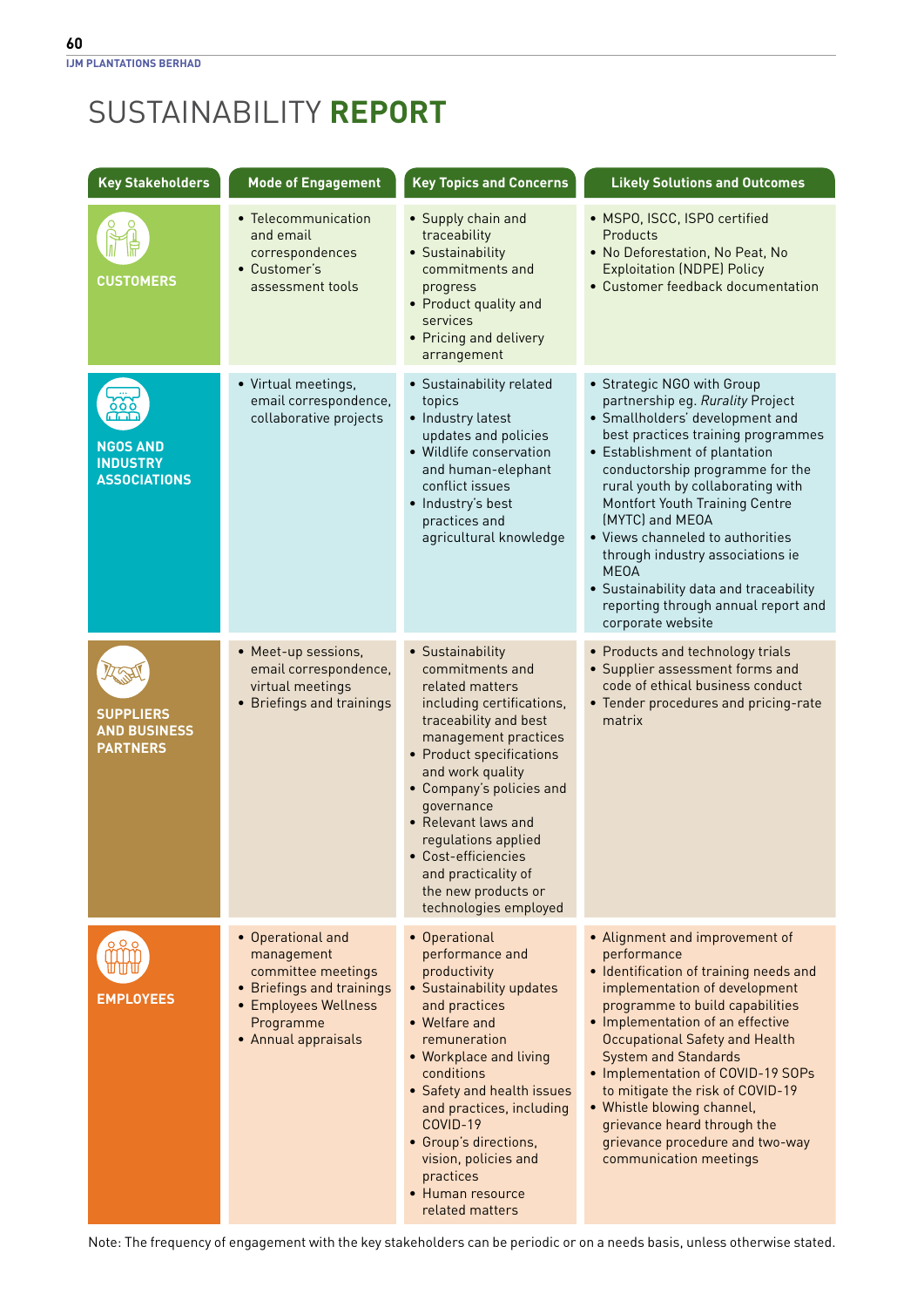

#### Managing **Material Matters**

In this reporting year, the Group focused on eleven (11) material matters and aligned them accordingly to the relevant SDG. The material matters reported were representative of matters deemed as of significant concern to the business and its key stakeholders as they influence the execution of the Group's sustainability strategies.

The material matters disclosed in the previous year's sustainability report were first assessed to determine if they are still relevant and if there are any new concerns to be raised based on the current global and local trends, changes in regulatory as well as the directions of the industry. The material matters were also determined through engagements with the key stakeholder groups through various collaborative platforms, dialogues and meetings. Beyond stakeholders' feedback, topics of concern were also determined based on evaluation of internal and external reports, and the significant ESG risks and opportunities which are vital to the Group's long-term success and continued growth.

The material matters were then reviewed and approved by the Group's Management Committee. The relevant targets and key indicators under each material matters were reviewed and discussed periodically in the management meetings to ensure sufficient and applicable mitigation plans were being employed and the progress of the implementation targets were closely monitored.

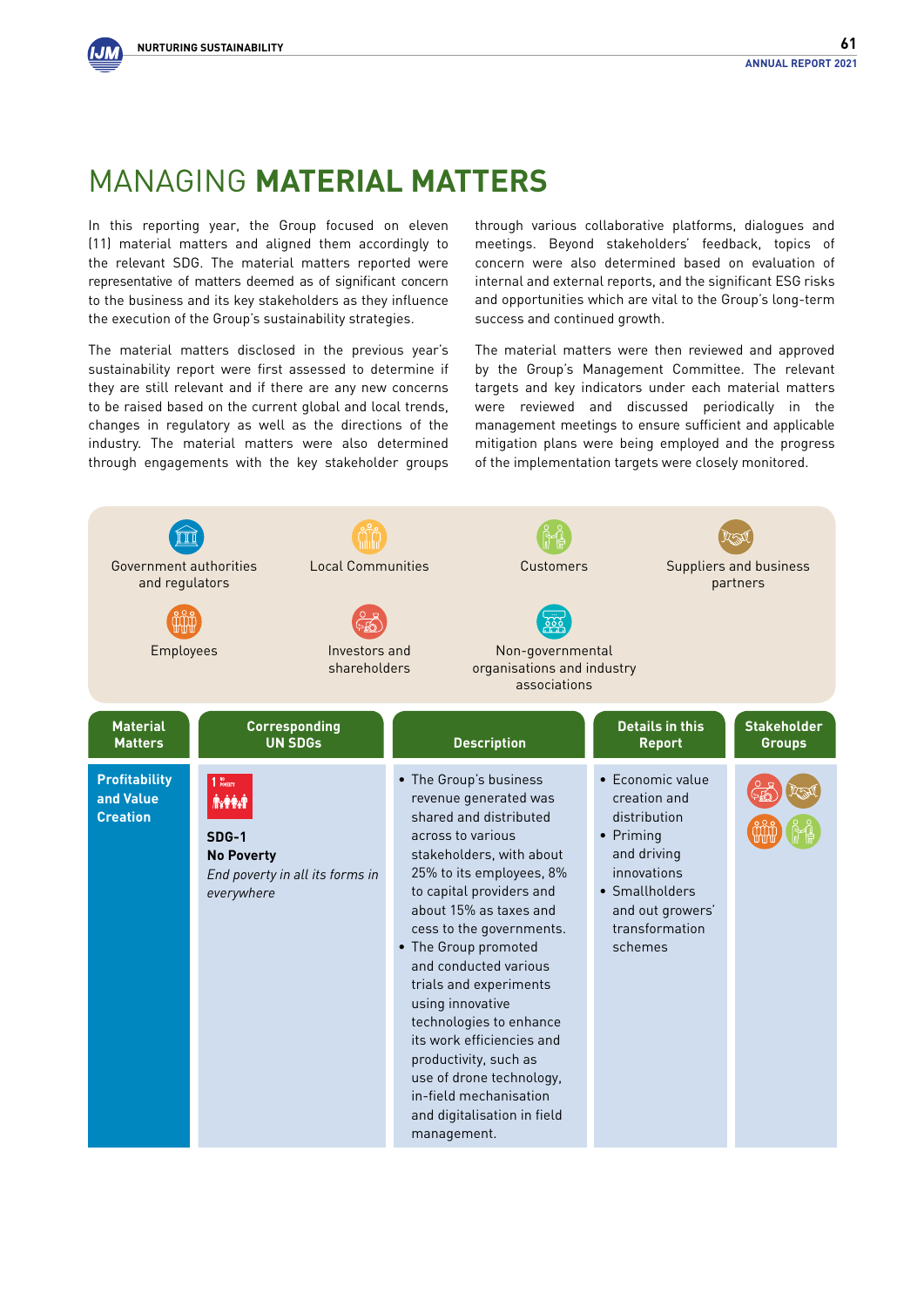| <b>Material</b><br><b>Matters</b>                           | <b>Corresponding</b><br><b>UN SDGs</b>                                                                                                                                                                                                                                                                            | <b>Description</b>                                                                                                                                                                                                                     | <b>Details in this</b><br><b>Report</b>                                                                                                                                  | <b>Stakeholder</b><br><b>Groups</b> |
|-------------------------------------------------------------|-------------------------------------------------------------------------------------------------------------------------------------------------------------------------------------------------------------------------------------------------------------------------------------------------------------------|----------------------------------------------------------------------------------------------------------------------------------------------------------------------------------------------------------------------------------------|--------------------------------------------------------------------------------------------------------------------------------------------------------------------------|-------------------------------------|
| <b>Corporate</b><br><b>Governance</b><br><b>Stewardship</b> | PEACE, JUSTICE<br>And Strong<br>Institutions<br><b>SDG-16</b><br>Peace, justice and strong<br>institutions<br>Promote peaceful and<br>inclusive societies for<br>sustainable development,<br>provide access to justice<br>for all and build effective,<br>accountable and inclusive<br>institutions at all levels | • Ensure compliance of all<br>relevant statutory and legal<br>requirements.<br>• Implement the whistle<br>blowing platform and<br>grievance mechanism to<br>ensure voices are heard.                                                   | • Regulatory<br>compliance and<br>ethical conducts                                                                                                                       |                                     |
| <b>Assurance</b><br>and<br><b>Certification</b>             | <b>SDG-12</b><br><b>Responsible Consumption</b><br>and Production<br>Ensure sustainable<br>consumption and<br>production patterns                                                                                                                                                                                 | • The Group provides<br>assurance to its<br>product buyers through<br>certifications that the<br>palm products are<br>produced responsibly and<br>sustainably.                                                                         | • Sustainability<br>certification and<br>quality assurance                                                                                                               |                                     |
| <b>Supply Chain</b><br><b>Management</b>                    |                                                                                                                                                                                                                                                                                                                   | • The Group ensures the<br>origins of palm products<br>are traceable and with<br>good level of transparency.                                                                                                                           | • Traceability and<br>supply chain<br>management                                                                                                                         |                                     |
| <b>Occupational</b><br><b>Safety and</b><br><b>Health</b>   | 3 GOOD HEALTH<br>$-\sqrt{\bullet}$<br>$SDG-3$<br><b>Good Health &amp; Well Being</b><br>Ensure healthy lives and<br>promote well-being for all at<br>all ages                                                                                                                                                     | • The Group is committed to<br>provide a safe and healthy<br>environment to employees<br>and take necessary<br>preventive measures to<br>secure the safety and<br>health of employees at<br>work and its supply chain<br>partners.     | • OSH performance<br>• Accident Mitigation<br>and Safety<br>Intervention<br>• Work related<br>illness<br>• Medical care<br>and well being<br>• Security in<br>operations |                                     |
| COVID-19<br><b>Pandemic</b>                                 |                                                                                                                                                                                                                                                                                                                   | • The COVID-19 pandemic<br>has impacted the<br>lives of many and the<br>Group recognised its<br>responsibility to ensure the<br>employees, as well as the<br>surrounding communities<br>remain safe and protected<br>from the disease. | $\bullet$ COVID-19<br>pandemic<br>• Community<br>outreach and<br>development                                                                                             |                                     |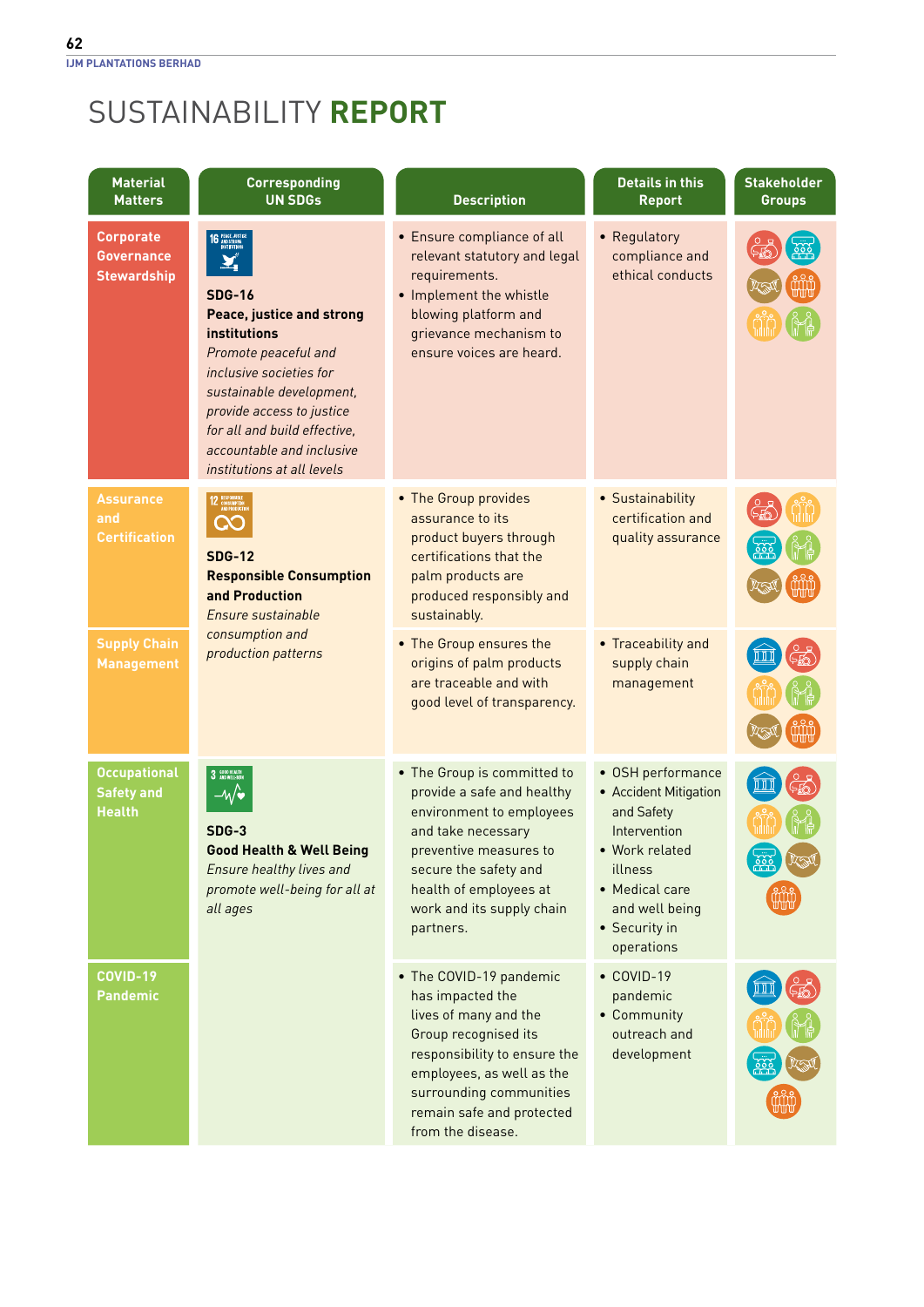

*modern energy for all*

| <b>Material</b><br><b>Matters</b>                                | <b>Corresponding</b><br><b>UN SDGs</b>                                                                                                                                                                                                                                                                                                                                                 | <b>Description</b>                                                                                                                                                                                                                                                                                                                                                                                                                                          | <b>Details in this</b><br><b>Report</b>                                                                                                                                                                                                           | <b>Stakeholder</b><br><b>Groups</b> |
|------------------------------------------------------------------|----------------------------------------------------------------------------------------------------------------------------------------------------------------------------------------------------------------------------------------------------------------------------------------------------------------------------------------------------------------------------------------|-------------------------------------------------------------------------------------------------------------------------------------------------------------------------------------------------------------------------------------------------------------------------------------------------------------------------------------------------------------------------------------------------------------------------------------------------------------|---------------------------------------------------------------------------------------------------------------------------------------------------------------------------------------------------------------------------------------------------|-------------------------------------|
| <b>Employees</b><br><b>Retention</b><br>and<br><b>Engagement</b> | <b>8</b> DECENT WORK AN<br>SDG-8<br><b>Decent work and economic</b><br>growth<br>Promote sustained, inclusive<br>and sustainable economic<br>growth, full and<br>productive employment<br>and decent work for all<br>4 QUALITY<br>$SDG-4$<br><b>Quality Education</b><br>Ensure inclusive and<br>equitable quality education<br>and promote lifelong<br>learning opportunities for all | • Human capital is vital<br>and play an integral role<br>in delivering values to<br>shareholders.<br>• It is vital to cultivate a<br>positive organisational and<br>offer employees jobs with<br>fair compensation, safe<br>working condition, decent<br>living environment and<br>social protection.                                                                                                                                                       | • People asset and<br>talent retention<br>$\bullet$ Fair<br>remuneration<br>and benefits<br>• Employee<br>engagement and<br>development<br>• Education and<br>childcare in<br>plantations for<br>workers' children                                |                                     |
| <b>Human</b><br><b>Rights</b>                                    | 5 GENDER<br>⊜<br>$SDG-5$<br><b>Gender Equality</b><br>Ensure inclusive and<br>equitable quality education<br>and promote lifelong<br>learning opportunities for all<br><b>SDG-16</b><br><b>Peace, justice and strong</b><br><b>institutions</b>                                                                                                                                        | • The Group respects the<br>rights of its employees<br>and to treat them with<br>dignity in line with relevant<br>legal requirements and<br>regulations.                                                                                                                                                                                                                                                                                                    | • Respect for<br>human rights<br>• Freedom of<br>association<br>& collective<br>bargaining<br>• Empowering<br>women at<br>workplace<br>• Grievance<br>procedure and<br>whistle blowing<br>channel<br>• Children's<br>protection and<br>well-being |                                     |
| <b>Climate</b><br><b>Change</b>                                  | 13 ACTION<br><b>SDG-13</b><br><b>Climate action</b><br>Take urgent action to combat<br>climate change and its<br>impacts<br>7 AFFORDABLE AND<br>Q<br><b>SDG-7</b><br><b>Affordable and Clean</b><br><b>Energy</b><br>Ensure access to affordable,<br>reliable, sustainable and                                                                                                         | · As a sustainable palm oil<br>producer, it is imperative<br>in building climate change<br>resilience and minimising<br>the environmental impacts.<br>• Increased frequency and<br>severity of adverse weather<br>conditions and patterns<br>could severely disrupt the<br>stability of the business<br>and its supply chain.<br>• The Group strives to set<br>realistic targets for the<br>emission reductions and<br>improve its reduction<br>strategies. | • Fire management<br>and prevention<br>• Managing carbon<br>emission<br>• Energy<br>management                                                                                                                                                    |                                     |